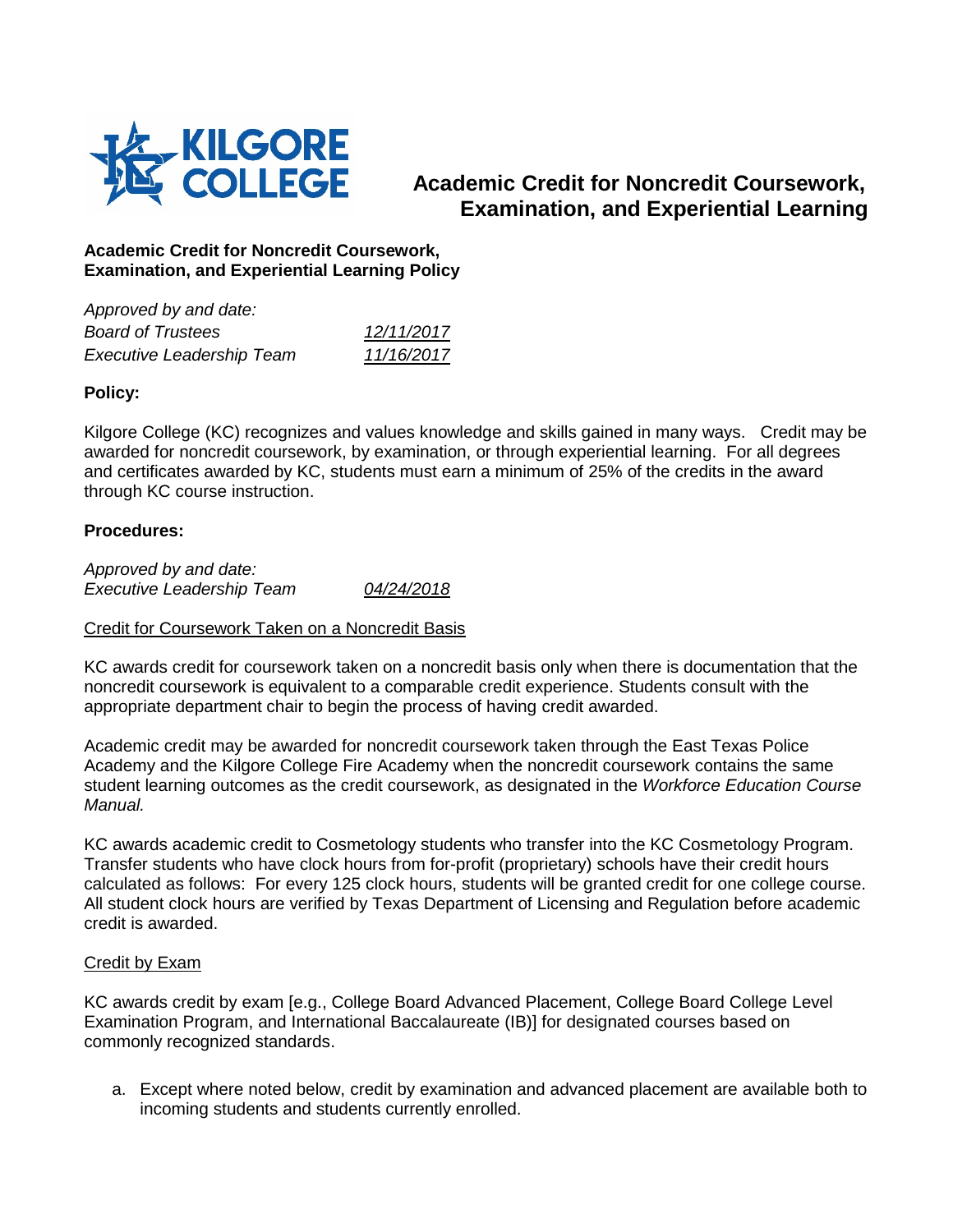- b. KC will award credit only after students enroll at the College and earn 15 credit hours through classroom instruction. This restriction does not apply to the IB program.
- c. Scores earned on national examinations should be sent to KC. Students must contact the Office of Admissions and Registrar to have credit posted on transcripts.
- d. The symbol "CR" (credit), rather than a grade, will be posted to a transcript.
- e. KC will not award credit by examination for courses in which a student is currently enrolled, for courses which a student has previously failed, or for courses which are prerequisites to courses for which the student has already earned credit.
- f. A student may earn a maximum of 24 credit hours through credit by examination.
- g. Credit by examination or advanced placement is not applicable toward determination of scholastic standing or academic honors. Likewise, credit hours earned through credit by examination or advanced placement will not satisfy requirements for minimum hours in residence that the student must earn at KC for a certificate of completion or a degree.
- h. Colleges and universities to which KC students plan to transfer determine their own policies for the transfer of credits awarded through examinations. KC urges students to verify transferability and applicability of such course credits with the colleges or universities to which they intend to transfer.
- i. Fees for posting credits to KC transcripts are listed in the KC Catalog.

**College Board Advanced Placement (AP) Examinations:** High school students who take AP examinations should have the College Board forward their scores to Kilgore College. AP examinations and minimum scores for which students may earn KC course credit are included in the KC Catalog.

**College Level Examination Program (CLEP):** The College Level Examination Program (CLEP) is designed primarily to evaluate non-traditional, college-level education such as independent study or correspondence work. Although KC does not accept scores for CLEP general examinations, the College grants credit for specified CLEP subject examinations. Students may receive information about CLEP through the KC Testing Office. CLEP examinations and minimum scores for which students may earn KC course credit are included in the KC Catalog.

**Advanced Placement Without Credit:** A student who wishes to enroll in an advanced course (e.g., foreign language, mathematics) for which there is no credit by examination or departmental examination for the prerequisite courses may do so with the consent of the appropriate dean. The student must demonstrate or present documentation that he or she possesses the academic background and/or experiences to justify the advanced placement. The student will not receive credit for the prerequisite courses and no fees apply.

**International Baccalaureate (IB) Diploma Credit:** Kilgore College will grant a minimum of 24 semester credit hours (SCH) to any new student who earns the International Baccalaureate Diploma and has scores of at least 4 on all subjects. KC may grant fewer than 24 SCH if the student earned the IB Diploma and scored less than 4 on any IB examination. The maximum number of semester credit hours that will be awarded is 30. Applicants with the IB diploma must provide a completed IB transcript to the Office of Admissions and Registrar prior to enrolling in order to receive credit.

#### Credit for Experience

KC awards credit for experiential learning when students demonstrate that they have achieved the student learning outcomes of a designated workforce education course by way of a departmental exam or appropriate industry recognized credential. Credit may be awarded toward completion of an